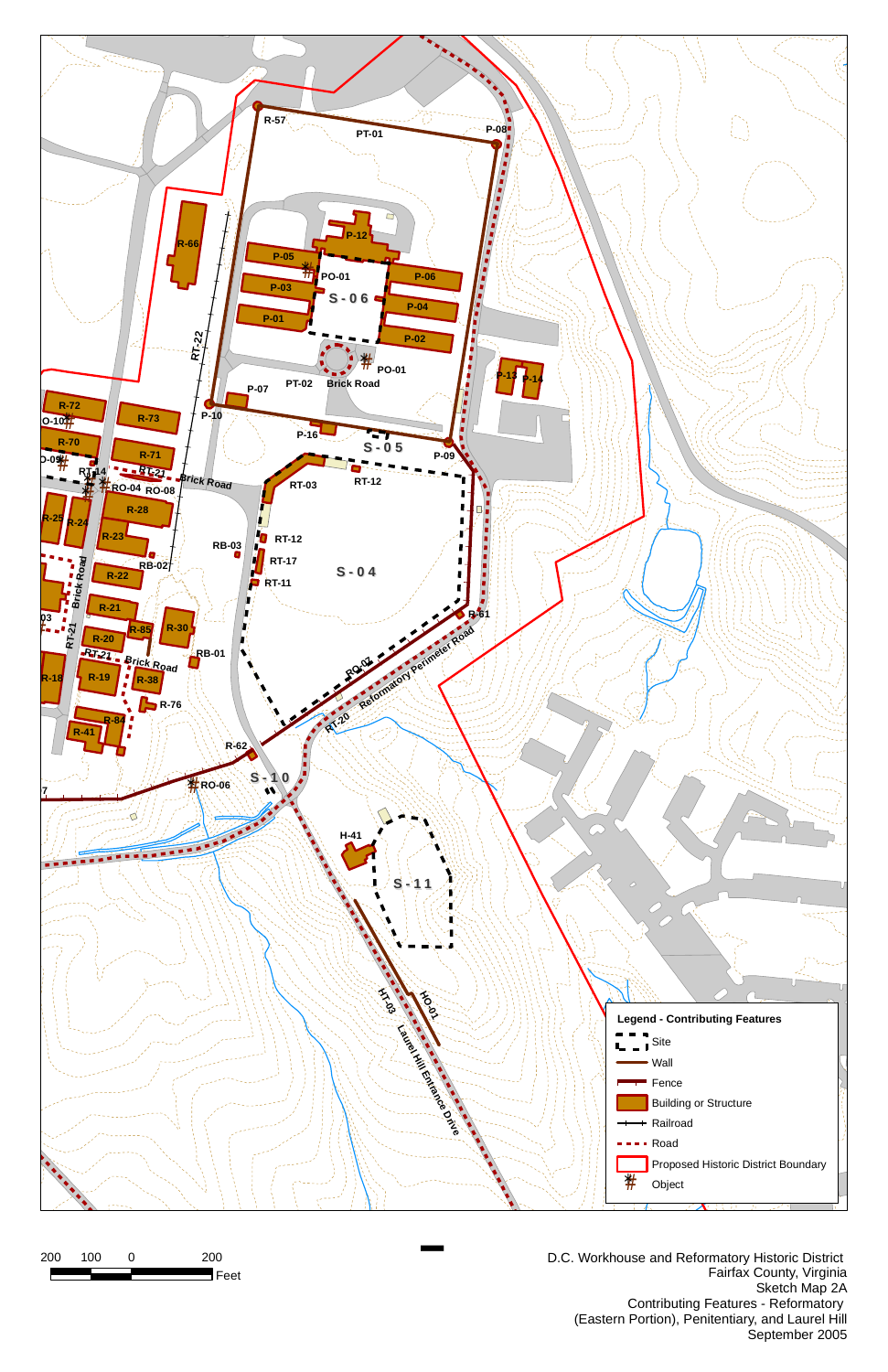# **D.C. Workhouse and Reformatory National Register Nomination Sketch Map 2A**

### **H-41 Laurel Hill House 029-947-0127 Built circa 1787 Contributing**  H-41, also known as Laurel Hill House and the Former Superintendent's House, is a gable-roofed frame house, approximately 50 feet by 30 feet in plan originally, with numerous additions to the northwest and southwest. The core house is a rectangular form with a steep gable roof believed to have been built in 1787. It is five bays wide with a center doorway. In each gable end is a centered chimney flanked by two small square windows. These basic features, prototypical elements of early frame houses in Virginia, are at the core of a larger composition with numerous layers of changes. The changes obscure the original form, partially on two sides, and completely on two other sides. The changes include twentieth century covelap weatherboarding, a circa 1900 wrap-around porch that covers 2 sides of the building, a wide shed-roofed dormer converting about half of the roof slope at the top of the façade into dormer space, a rear wing, a cluster of nested side wings, and boarded up windows that were enclosed in two or three different campaigns. The rear wing, forming a 'T' with the original building, has a gable roof with returning eaves, detailed in proportions that suggest the Greek Revival. The roof of this wing has large shed-roofed dormers like the one across the façade. The side additions are all one story, in gabled or shed roof form, but are overlapped so that they create a 'nested' appearance.

#### **S-10 Lindsay Cemetery Built circa 1792 Contributing**  The Lindsay gravesite near the Laurel Hill House (H-41) includes an iron fence and plaque. The gravestone read as follows:

William Lindsay tombstone (weathered white marble tablet, plain form with segmentally-arched top): "William

Lindsay VA Mil Rev War 1792" Ann Lindsay grave marker (shield-shaped metal) "Wife of a Revolutionary War Soldier Anne C. Lindsay 1776 (bas relief figure w/ flag) 1783 Placed By Fairfax County Chapter, D.A.R."

## **S-11 Terraced Garden Built circa 1955 Contributing**

South and east of the Laurel Hill House (H-41) is a formal terraced garden, currently obscured by overgrown vegetation. Made almost entirely of brick, this series of steps, walls, shaped earthen terraces, and benches cascades down the hillside behind the house. A brick retaining wall curves along the hillside east of the house, stretching from the garage to the top of the first set of brick steps, which lead south. A brick retaining wall flanks the west side of the stairs, which are composed of two short flights with a landing in the middle. The landing at the bottom of the stairs has another retaining wall along the south side. This landing forms the west end of a brick walk, edged by brick walls on both sides. The brick wall on the north side of this central walk extends a short way and then ends; a large level area to the north of the walk contains an arrangement of brick-edged planting beds, and what were possibly once turf walks; it is currently overgrown. The brick wall on the south side has two breaks in it—the first with a single step down to a landing with a built-in brick bench; the second, to a flight of steps leading down to what was likely once a level lawn. The bench is built of solid brick, with brick arms and a concrete seat; its high back forms a retaining wall to the west. The bench is approximately eight feet long and eighteen inches wide. It looks out to the east down a flight of steps, onto what was likely once a lawn area. An additional brick stair runs from the east